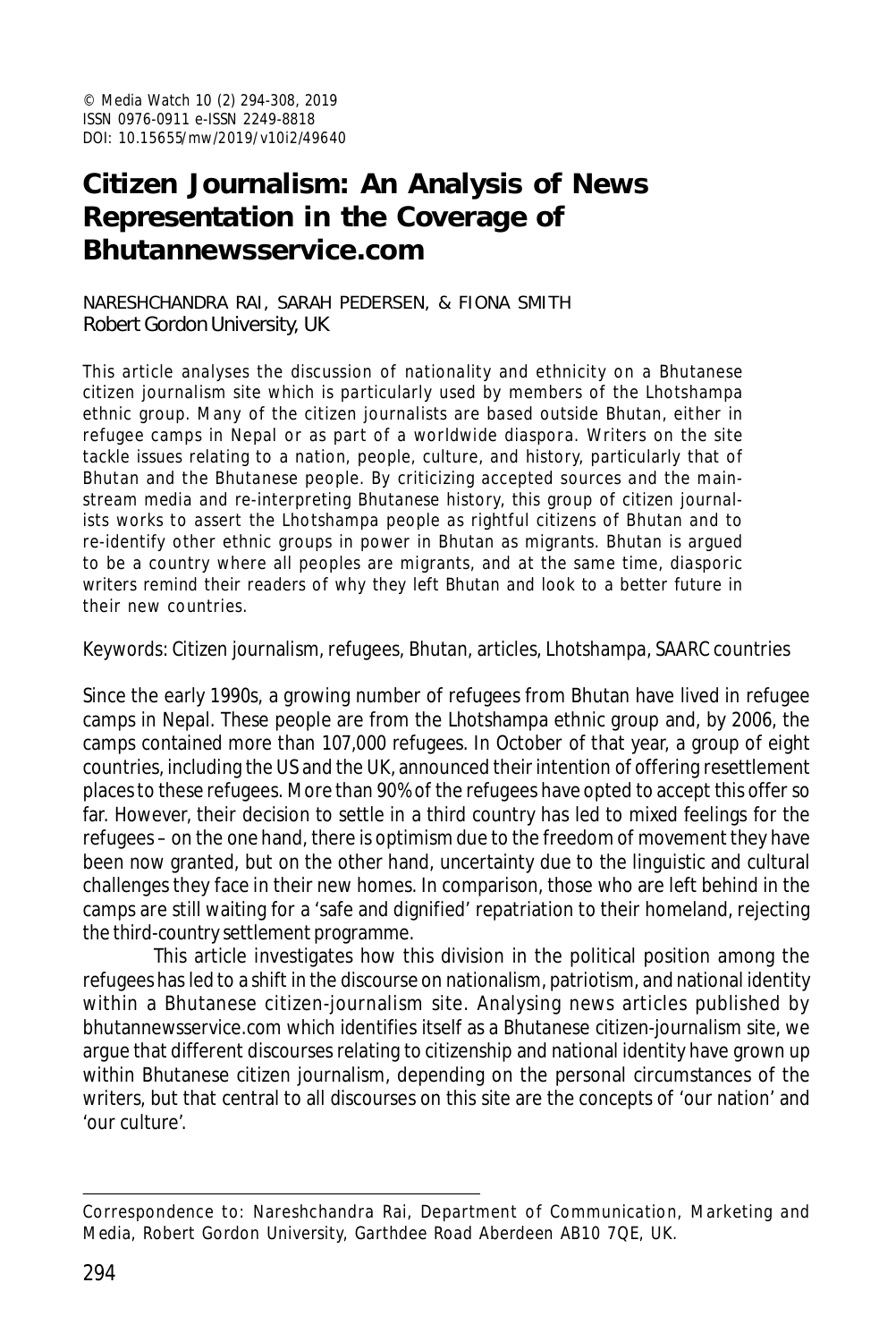Also, while Bhutanese citizen journalists based within the country rarely use this site to express their views or to encourage their fellow citizens to participate in the news process, those that are based outside the country strongly encourage other fellow citizens to do so and to tell their stories.

### **Bhutan**

Sandwiched between China and India, Bhutan is a small country. Almost completely cut off from the rest of the world for centuries, it has started incorporating some aspects of the outside world in recent decades while also protecting its traditional cultures. As well as being a tiny nation, Bhutan is also the most sparsely populated country in South Asia, with a total population of 807,610 (World Bank, 2017).

Bhutan existed as a battlefield of warring chiefs until 1637 when Ngawang Namgyal consolidated rival groups, unifying all provinces into one nation. However, Bhutan plunged into further political crises after his death in 1651. After centuries of civil war, Ugen Wangchuk emerged as the most powerful leader, becoming the first hereditary monarch of the country in 1907 (Rai, 2013). Bhutan made a transition from an absolute to constitutional monarchy through its first general election in 2008, becoming the youngest democratic country in the world. It now has a two-party parliamentary democracy, with the Druk Nyamrup Tshogpa party currently in power.

With the new millennium, the Bhutan government has introduced new programmes that it claims will improve the quality of life for its citizens. Plastic bags are banned for pollution control, tobacco is virtually illegal in the country, and the well-being of citizens is measured by Gross National Happiness (GNH) instead of Gross Domestic Product (GDP). In 2006, *Business Week*, published by US-based Bloomberg P.L., rated Bhutan among the 'happiest countries' in the world and the happiest in Asia.

# **A Complex National Identity**

Bhutan does not have its ethnic group that could be classified as the original inhabitants. Some extant sources discuss the civilization and people of Bhutan from as early as the seventeenth century. However, the majority of these sources are religious and therefore only discuss the achievements of religious figures (Pommaret, 2000), and most studies of the history of the country are produced in the second half of the twentieth century (Ueda, 2003).

With the exposure of the country to the outside world, particularly after the forced eviction of thousands of Nepalese-speaking Lhotshampa in the 1990s, scholars began discussing the history and culture of Bhutan from a variety of perspectives. This is a testimony to the nation's preoccupation with what it once was, what it is now, and what it may become in the future. In his book Bhutan and its Agonised People, for example, Rai (2013) provides an insight into the chronological history of Bhutan from 840 A.D. to the present day, discussing Bhutan, the Bhutanese people, and their culture and history. Even social scientists have now become involved in the study of Bhutan and the Bhutanese people, with the description of Bhutan as one of the 'happiest' countries in the world.

The national identity of Bhutan is often pre-determined from a list of several different aspects that are linked to the origin of people, religion, geographic landscape, or even indicators that measure the quality of life or social progress. A few examples include 'Indo-Burmese origin' (Schoubroeck, 1999), 'Buddhist or Buddhism' (Hutt, 1996), and 'Gross National Happiness' (Braun, 2009), or 'happy society' (Hisayoshi, 2013).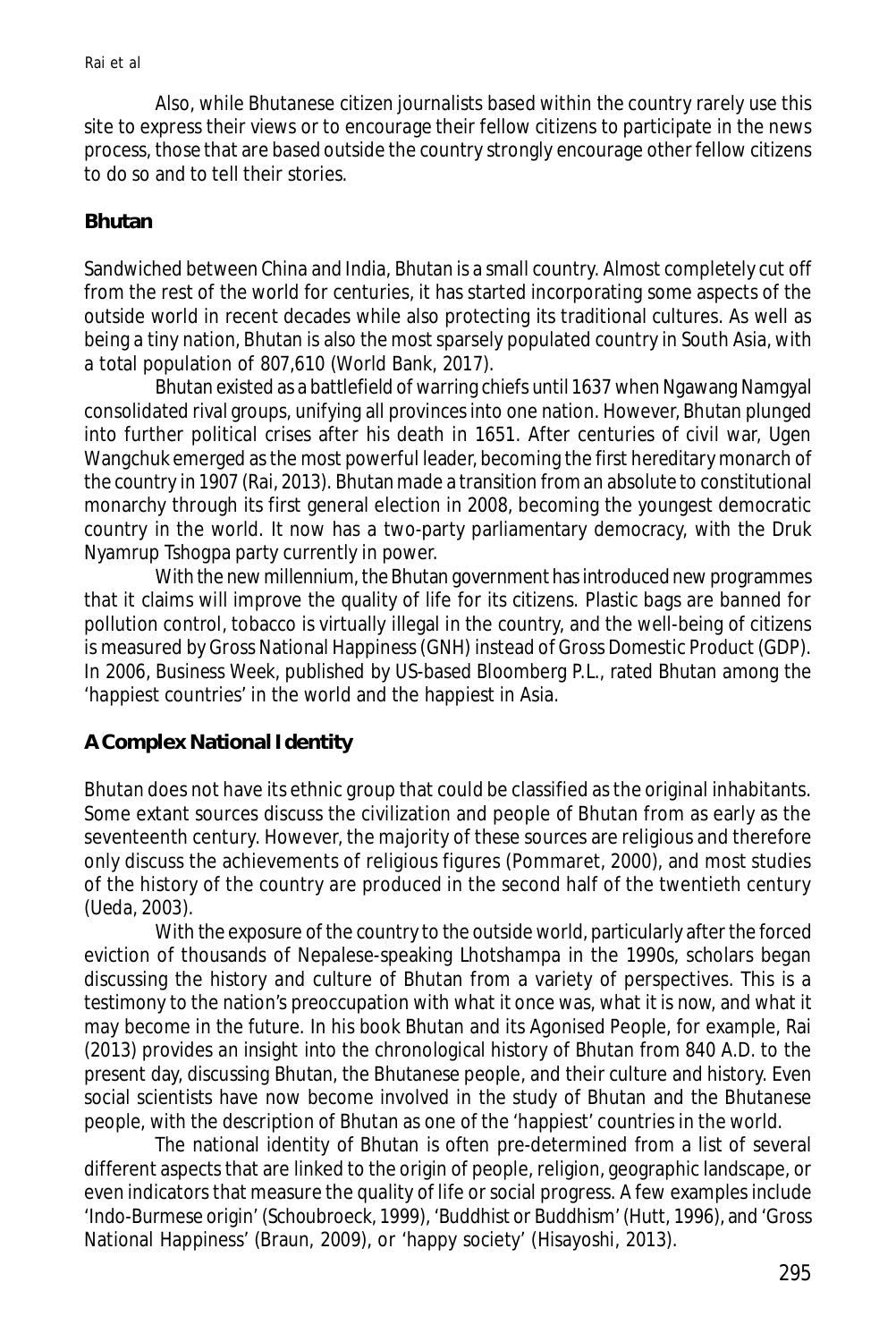Hutt (2005) discusses the complexity of identifying the national identity of the Bhutanese, explaining that the country is one where two different cultural and demographic spheres converge. The more densely populated region to the south of the country is home to the speakers of languages such as Hindi, Bengali, and Urdu, and most of the population is either Hindu or Muslim. In the north, on the Tibetan plateau, Buddhism still survives despite attempts by the Chinese to erase it and Tibeto-Burma languages are spoken (Hutt, 2005, p. 1). Therefore, much of the cultural history of Bhutan may be described as an outcome of the interaction between these two spheres along the line where they overlap.

Also, multi-ethnicity and multiculturalism, as noted by Spring (2007) and Hisayoshi (2013), are often discussed as new issues, as they strongly surface as themes in the context of Bhutan and the Bhutanese. Therefore, it might be helpful to understand the social and political contexts of Bhutan about multi-ethnic and multiculturalism by discussing (i) ethnic groups and (ii) population, religion, and culture.

# **Ethnic Groups**

The population of Bhutan is ethnically diverse, comprising a wide range of ethnic groups — from Yak herders in the north to the farmers in the south. Hutt (2005) describes the division of the Bhutanese population into groups being as problematic as its enumeration. However, most accounts identify three broad ethnic groups: the Ngalong in the west and north, the Sharchop in the east, and the Lhotshampa in the south (Schappi, 2005). All these groups have their lingua franca, i.e., Dzongkha for the Ngalong, Tshangla for the Sharchop, and Nepalese for the Lhostsampa.

The Ngalong and the Sharchop are collectively called Drukpa, referencing a branch of the Kagyu school of Tibetan Buddhism. The Drukpa is not only predominant in the west but also have 'statutory representation in the state's recommendatory and consultative institution' (Schappi, 2005, p. 3). They are believed to have migrated from Tibet during the eighth and ninth centuries bringing Buddhism with them (Rai, 2013). Despite having a comparatively small population, they predominantly occupy the most senior positions in the government and civil services (Hutt, 2005). In addition, their cultural norms and traditions have been institutionalized as the official norm for all citizens of Bhutan.

The Sharchop are the largest ethnic group in Bhutan, and they are considered to be the descendants of the earliest groups to inhabit Bhutan. They are an Indo-Mongoloid people, believed to have migrated from Assam, or possibly Burma, c. 1200 – c. 800 B.C. Driem (1994) suggests that they are closely related to the Monpa, a major people of Arunachal Pradesh in the north-east of India. They have their own culture and language, are part of an agricultural society and use a slash-and-burn method of farming (i.e., cutting and burning of plants in forests to create farmlands). However, they are the most marginalized ethnic group due to the societal prominence and political power of them along.

The Lhotshampa, on the other hand, are the descendants of peasant farmers, most of whom migrated from Nepal or the Indian state of West Bengal. While they are classified as Hindu, this may be an oversimplification as some groups, such as the Tamang, are largely Buddhist. Besides, there is also a small group of indigenous tribal groups who live in scattered villages throughout the country. They are culturally and linguistically close to the population of western Bengal in India.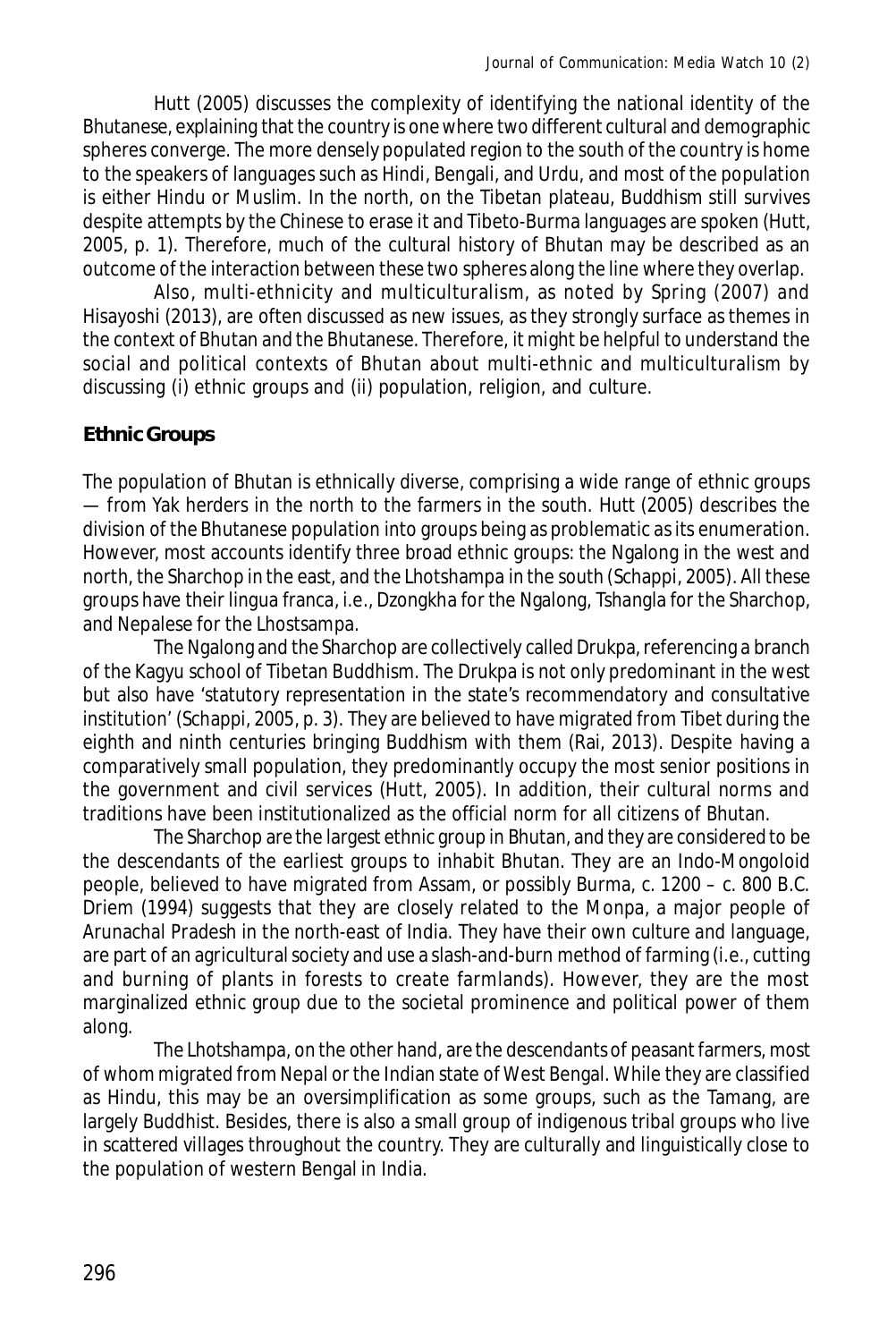# **Population, Culture, and Religion**

Following the introduction of a new form of government in 1974, Bhutan entered a tumultuous new era in its national politics. However, Mathou (2008) comments that the people of Bhutan neither spontaneously welcomed the changes nor did they organize any protests to provoke these changes themselves as the Bhutanese society was essentially conservative at the time. Free education and health services, employment opportunities, highly government-subsidized agriculture inputs, and generous rural credit schemes, however, continued to attract outside people. To control the influx of migrants, the Bhutanese government introduced a law in 1977 whereby laborers were required to possess a valid document allowing them to work in the country. In 1985, the government introduced a new Citizenship Act that provided three avenues for the acquisition of Bhutanese citizenship: birth to a father who was a Bhutanese national at the time of birth; a petition to an official, provided certain conditions of residence were fulfilled; and a petition to an official upon marriage to a Bhutanese national. According to the 1981 census, the Lhotshampa constituted the largest population (53%) in the country, followed by the Sharchop (30%) and the Ngalong (17%). However, a more recent census by the government showed that only 28% of the total citizen population, including those who fled Bhutan in the 1990s, was made up of Lhotshampas (Bisht, 2008).

Driem (1994) suggests that at least nineteen different languages are spoken in Bhutan. To a large extent, Nepalese was used as the lingua franca in Bhutan until the late 1980s. However, with the introduction of a 'one nation, one people' policy in 1989, Dzongkha is now the national language. English has been recently adopted as the language of instruction in all academic institutions.

The people of Bhutan are legally free to convert to any religion they like. However, they face social pressure not to do so, as the constitution of the country grants special status to Buddhism. Christianity is seen as a Western faith and converts are often looked upon with suspicion due to the notion that missionaries provide monetary support to converts from other religions. According to the 2014 Religious Freedom in the World report, 75% of the total population is Buddhist, followed by Hindu (23%), Christian (0.55), Muslim (0.2%), and local traditional religion (1.9%).

#### **Bhutanese Refugees**

In 1958, the Lhotshampas were granted Bhutanese citizenship and tenure of their lands. The government later pursued a policy of integration that met with a considerable success, and having allowed the south to run its affairs for decades with minimal contact with the north, the government began to train the Lhotshampas for government services and even offered cash incentives for Nepali-Drukpa integrations for some years (Rimal, 2005). This new scheme encouraged the Lhotshampa population to play an important role in the development of national life in the country. In the 1980s, when the total population of Bhutan was stated to be 1,142,200, the six southern districts (each of which had a Lhotshampa majority) were said to have a total population of 552,800 people (Savada, 1993). However, the exact population of Bhutan was unknown as the government census was classified as unscientific because it had been conducted by a group of teachers and students and errors had been subsequently discovered during a 'district-by-district recount' (Rose, 1977, cited in Hutt, 2005, p. 150).

In 1988, citing concerns about an increase in migrants, the government carried out a census in southern Bhutan again, subsequently announcing a series of measures,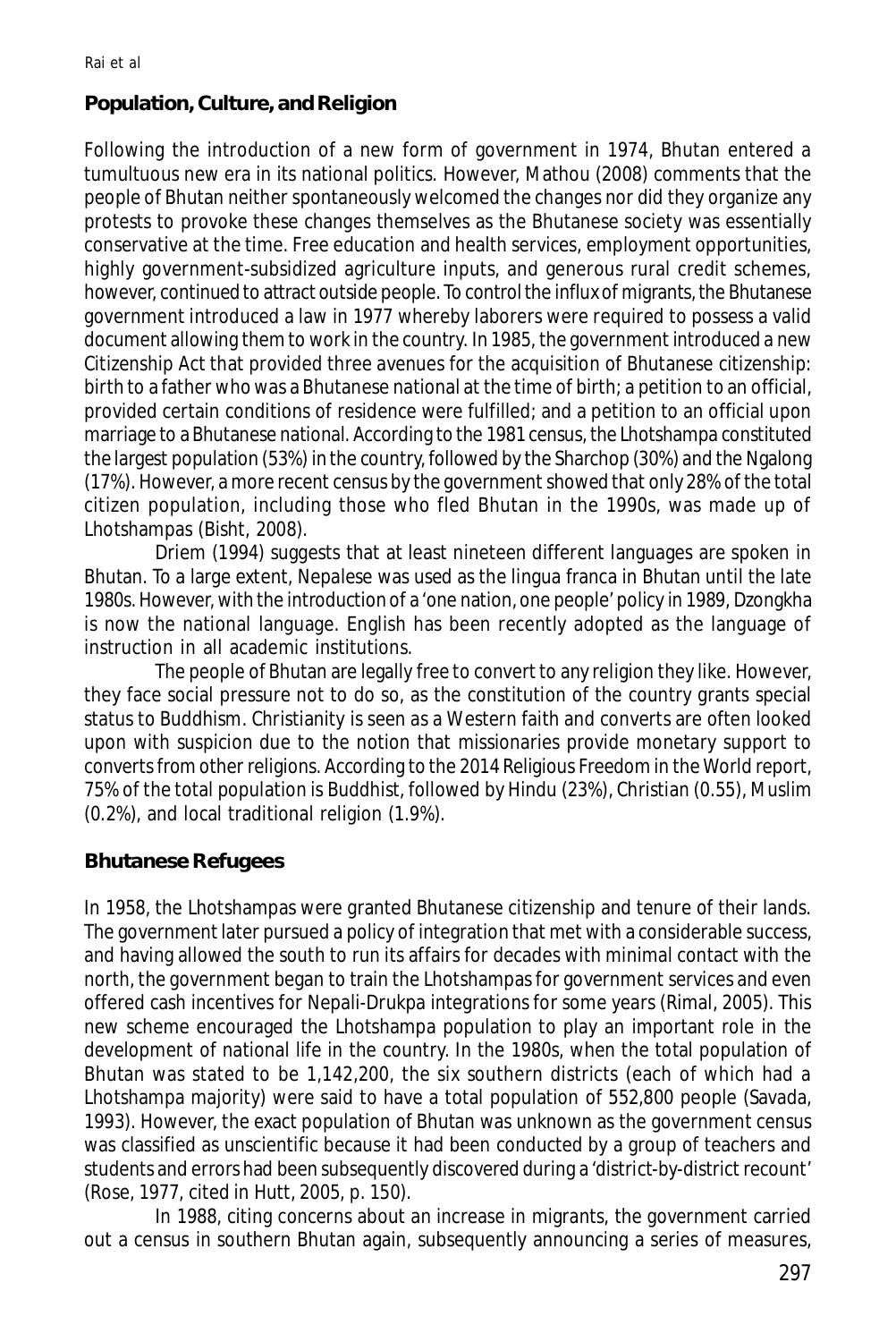including a 'one nation, one people' policy. The Lhotshampas perceived the government's initiative as a plan to attack their language and culture (Evans, 2012), eventually stripping them of their citizenship (Hutt, 2005). Therefore, they sought a system of equality, under which they would be allocated what they needed as an equitable share of the country's polity and economy (Rimal, 2004).

But the government perceived the demands of the Lhotshampas as a threat and reacted to the activism harshly (Rai, 2013). As a result, the action of the government resulted in widespread arbitrary arrests, followed by the eviction of a large number of Lhotshampa, who moved to Nepal and settled in several different refugee camps from 1991 onwards.

In October 2006, a group of eight countries, including the US and the UK, announced their intention to offer resettlement places to these refugees. The US announced that it would take some 60,000 of 107,000 refugees to the US, or even more if required. The other members of the group expressing an intention to take their share were Canada, Denmark, Australia, the Netherlands, New Zealand, and Norway. Most refugees expressed their excitement at the possibility of employment, residence, and eventually citizenship rights in the West. However, this settlement programme created political divisions amongst the refugees themselves, with some refusing to settle in the West. Nearly 10% of the total refugees are still waiting for 'safe and dignified' repatriation to their country (Rai, 2013).

These refugees feel that the media, both local and international, pay little attention to their issues. Therefore, in 2004, a group of refugees launched their news site, *bhutannewsservice.com*, to challenge the government-controlled media in the homeland. The original aims of the news site were to promote the voice of the refugees, addressing issues that were largely ignored by the media, and to bring the Bhutanese people living in different parts of the world together to share the knowledge and experience they had gained in their homeland and abroad. Soon, the site grew into not only a platform for advocating the issues of Bhutan and Bhutanese refugees but also an alternative source of news for the people of Bhutan and donor agencies in the global sphere.

Bhutannewsservice.com became a hybrid news organization, exhibiting the common characteristics of both a traditional news organization and alternative media. On the one hand, the site aimed to cover a wide range of news issues, including those relating to society, culture, politics and human rights, and adopted the usual hierarchy of the traditional media, whereby a team of volunteers oversaw editorial affairs. On the other hand, the site relied extensively on its network of volunteer writers, who contributed news articles from different parts of the world.

These writers may be described as citizen journalists for the following reasons: first, they come from all walks of life and do not consider themselves to be professional journalists. Second, in contrast to professional journalists in the mainstream Bhutanese media, who promote the political ideology of the Bhutanese government, they offer different political views, criticizing the Bhutanese government and its policies. Third, they provide coverage of news from an alternative perspective, often challenging the mainstream media. In addition, the mode of the delivery of news content is the Internet.

# **Citizen Journalism: Concepts and Definitions**

With the advent of modern technology, we have witnessed a rapid broadening of ways in which ordinary people – often called citizen journalists – engage in the current model of media practice, popularly known as citizen journalism. Using modern technology, such as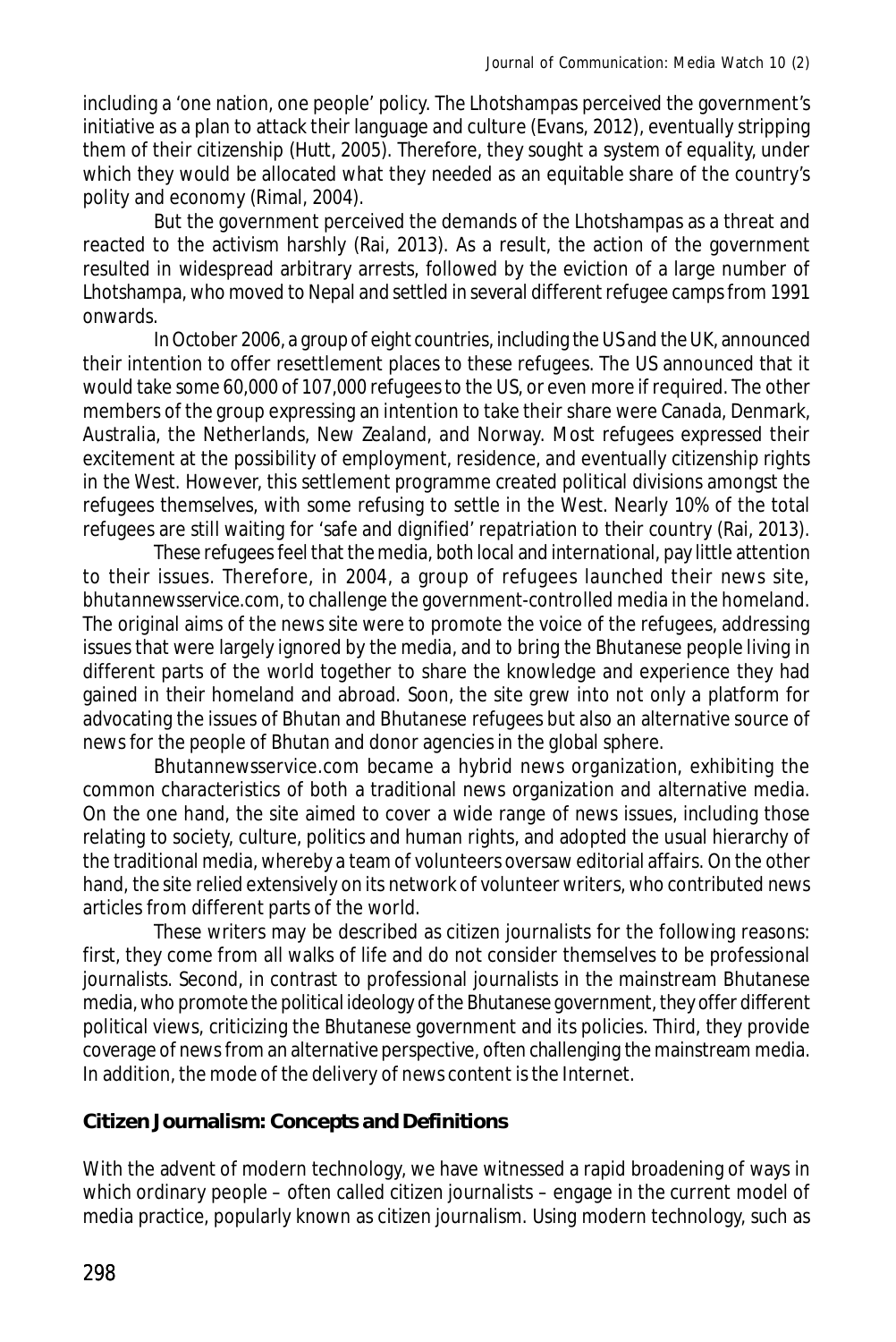#### Rai et al

the Internet, citizen journalists can do essentially what professional journalists do: they produce and distribute news and information in many forms, from podcast editorials to reports about council meetings on a blog or a website (Cheri, 2014), on a global scale. With citizen journalism embracing all forms of social media platforms, they are performing the roles once exclusively played by the traditional media.

As a result, the notion of citizen journalism has spread rapidly in contemporary media discourses in recent decades. The notion is often seen to challenge the central aspects of traditional journalism, such as professional training and recognition, paid staff, and professional behavior that is politically neutral and unaffiliated (Khiabany & Sreberny, 2009). By contrast, citizen journalism promotes news and information often produced by untrained, voluntary, and highly politicalized writers. However, with increasing public participation in the news media, the boundaries of citizen journalism and traditional journalism are blurring, and therefore, fine lines between the mainstream and citizen journalism are becoming harder to draw (Gillmor, 2006).

Bowman and Willis (2003) define citizen journalism as the act of a citizen, or group of citizens, playing an active role in the process of collecting, reporting, analyzing and disseminating news information. The definition further goes on to explain that 'this participation intends to provide independent, reliable, wide-ranging and relevant information that a democracy requires' (p. 9). In citizen journalism, citizen journalists are responsible themselves for gathering news content, along with envisioning, creating and publishing such content (Nip, 2010). As citizen journalism exhibits the characteristics of several different media practices, a range of terms have been employed to capture various aspects of the phenomenon, including alternative media (Kim & Hamilton, 2006; Atton, 2008; Kenix, 2009; Berger, 2011), participatory journalism (Bowman & Willis, 2003; Gillmor, 2006; Joyce, 2007), underground press (Ke, 2000; Menayang et al., 2002; Lewes, 2009) and user-generated content (Hermida & Thurman, 2008).

In the years since the 2004 Asian tsunami catastrophe, it has also been called 'open-source journalism,' 'hyper-local journalism,' 'distributed journalism,' or networked journalism (Allan 2009). Among other new terms that have entered the lexicon are: user-created content, audience material, 'we media,' community journalism, collaborative journalism, pro-am collaboration, crowd-sourced journalism, interactive journalism, network publishing, bridge media, and random acts of journalism (Kelly, 2009). Despite these diverse terms, they all fall under the broad umbrella concept of Web 2.0 technology, such as blogs and other social media, that allows ordinary people to interact and collaborate to share news and information. The variety of these terms is an indication that there is no common understanding about the concept of citizen journalism 'except that ordinary people actively participate in the process of news and that the range of practice is broad' (Kern & Nam, 2009, p. 641).

The role of citizen journalism is now firmly established, with some citizen journalists, in particular, bloggers, gaining high profiles after September 1, 2001, and during the 2003 Iraq war. The rise of citizen journalism has also led to changes in the mode of journalism practices, and some mainstream media organizations, including The BBC, now provide opportunities for the audience to participate in the process of news. Gillmor (2006) describes this new genre of journalism as a process of media transition, where citizen journalists are able to address democratic deficits inherent in the corporate media system. This means that citizen journalists not only provide news and information on social and political issues but also perform the role of watchdog by monitoring the performance of policymakers and media organizations, raising their voices. In addition,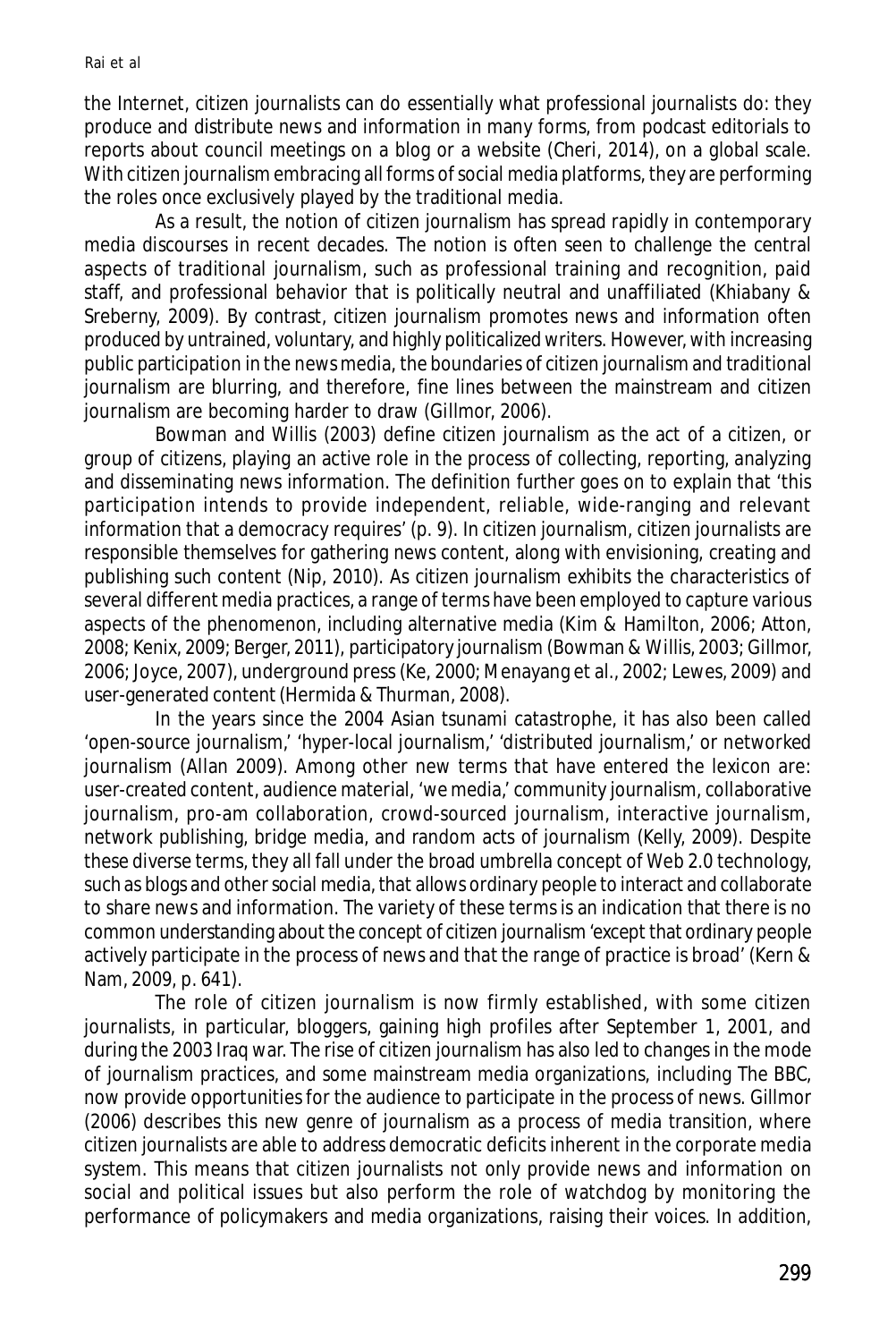they may be able to provide alternative views, 'addressing issues that are largely ignored by the corporate media' (Kim & Hamilton, 2006 p. 541).

However, the concept of citizen journalism is practiced variously and thus varies from region to region, or even from country to country. Contrary to the common perception in Western countries that citizen journalism can provide news information without editorial constraints, in non-Western countries, such as South Korea and Malaysia, citizen journalists continue to face challenges. This may be due partly to news practices and media regulations, including editorial censorship (Kim & Hamilton, 2006; Steele, 2009) as the idea of citizen journalism has not yet matured in these countries to the level of what is seen in the West. Thus, the scope of citizen journalism has not yet been fully realized in many countries.

Therefore, there has been a limited amount of research into how citizen journalism has been practiced in its history and how it is being practiced in now, in particular outside the West. This article is part of a wider study of citizen journalism, focusing on the South Asia region. It offers a snapshot of citizen journalism in the context of Bhutan, hoping to stimulate debate on different citizen-journalism models and also to encourage further studies of the phenomenon in different areas of the world.

# **Methodology**

This paper analyses the coverage of citizen journalism news published on *bhutannewsservice.com* in the year 2012. The year 2012 was chosen for this study as this period saw several important news events in Bhutan, thereby stimulating debate amongst citizen journalists: Bhutan was preparing for its second general election since its first transition from an absolute monarchy to multi-party democracy in 2008. The Bhutanese refugees who had resettled in the third countries were experiencing new challenges, with a few committing suicides in their host nations during this year. On the other hand, back in the homeland, the Bhutanese media was covering land-corruption scandals involving some influential politicians.

In 2012, *bhutannewsservice.com* published a total of 493 news articles all in all. Of the total, 140 articles were selected for further analysis based on their subject matter. Only news articles that provided critical views were selected for this analysis. Therefore, news articles that were selected for analysis included opinions, news analysis, and essays and reviews. To ensure that data was as correct and complete as possible, several procedures were instituted to maintain the integrity of this study. To achieve this objective, news articles were first thoroughly read before deciding whether they should be incorporated into the dataset for analysis.

Other news articles, including ones that were coded as 'general news' (i.e., news articles offering readers general information on public affairs), were excluded from the study, as they offered little analysis of the issues being discussed. Articles in languages other than English were excluded from the analysis. Thus, the study was focused on Englishlanguage citizen journalism that aimed at achieving an international readership both inside and outside its country of origin. Therefore, the materials for the analysis are in English, which aim at a multinational audience of first- and second-generation diasporic refugees.

It should be noted that the site also often re-published news articles from the mainstream media when it considered they were of relevance for its readers. While these news articles appeared on the sampled site, they were treated as news articles produced by professional journalists and therefore excluded from this analysis. The analysis was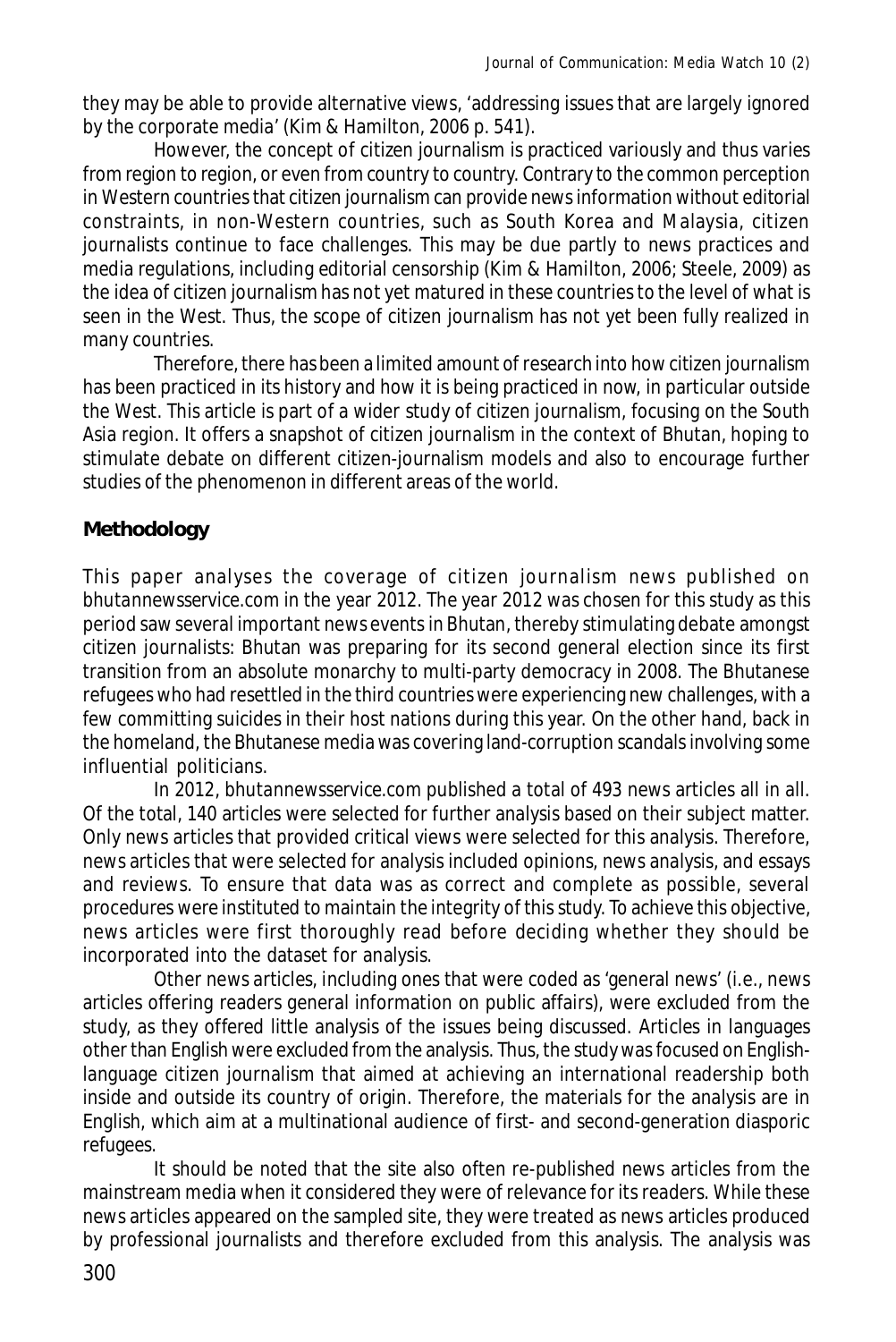undertaken by reading and re-reading the selected texts and coding them using a mutually agreed coding system based on the themes in the articles. For example, articles that drew the attention of readers to parliamentary debates were coded as political news while those that discussed farming profits were coded as financial news.

# **Findings and Analysis**

When analyzing the coverage of bhutannewsservice.com, we find two particular themes relating to the nation and national identity repeated throughout the site: first, an insistence that the Lhotshampa people are Bhutanese; second, the argument that Bhutan is a country made up entirely of migrants from neighboring countries. There are seven discursive techniques by which the articles construct these discourses.

# Constructions of the Lhotshampa and their History

A central concern for citizen journalists writing on bhutannewsservice.com was the fear of becoming un-Bhutanese citizens (i.e., losing both their homeland and their Bhutanese national identity) due to political conflicts in the country. While the mainstream media provided regular updates on the high-level talks between officials, reviving hopes for safe repatriation of the refugees to their homeland, bhutannewsservice.com articles played down any such hopes. Instead, they drew the attention of readers to the history of the Lhotshampas to demonstrate that they were the victims of racial prejudice in their own country. This process is accomplished through four main discursive techniques:

Representing the Common Personality Traits of the Lhutshampa: One of the most regularly discussed issues in the coverage of bhutannewsservice.com was the common characteristics of Bhutanese refugees living in different parts of the world. The articles promoted the instinctive qualities of what was described to be the common traits of the Lhotshampa in Bhutan. An article published on October 21, 2012, for example, described the Lhotshampas as 'brave', 'hardworking,' 'loyal and obedient to masters' and law-abiding by nature. The use of such terms suggests that the Lhotshampas are loyal and law-abiding by nature and therefore make them desirable citizens. The articles argued that the Lhotshampas were good citizens who had played an important role in the development of the country, even though they were now treated as outsiders by the government.

The articles also emphasized in the legality of the presence of the Lhotshampa in Bhutan. For example, an article entitled 'Bhutanese without Bhutan' described how the Lama Ngawang Namgyal visited Gorkha, currently in Nepal, in 1616 and invited the craftsmen to Bhutan with a promise of equal rights and privileges (1 April 2012). Another similar article discussed the fourteenth Daga Penlop, 'Penlop Tsithub,' who officially initiated the settlement of the Lhotshampa in Bhutan in the 1880s (9 October 2012). Some articles even asserted that the history of the Lhotshampa was as old as that of modern Bhutan itself (3 April 2012), as the Lhotshampas have contributed to the development of modern Bhutan, although the Bhutanese government reclassifies them as 'illegal migrants.'

*New Life in a New Country:* Over 100,000 refugees are now hoping for new lives in the West (UNHCR, 2015). For these refugees, a third-country settlement came with a mixture of despair and hope — on the one hand, there was optimism due to the freedom of movement now available, but on the other hand, there was uncertainty because of linguistic and cultural differences experienced in their host countries. Bhutannewsservice.com articles discussed the challenges and opportunities for the refugees who had left their home country and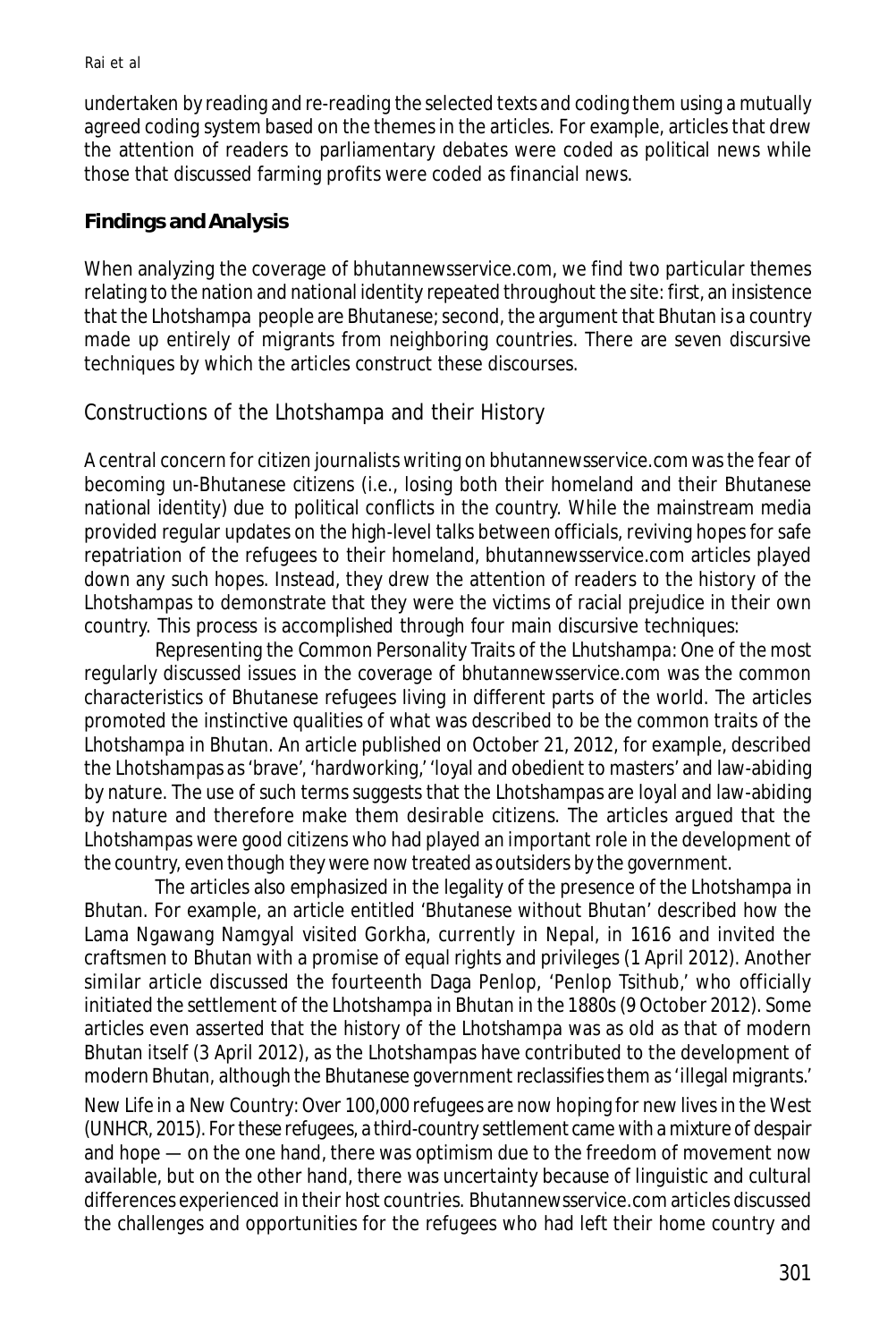described how they were learning new skills and languages in their new countries to improve the quality of their lives. The articles expressed hope for a better future in their new homes, as authors raised their new country as powerful and prosperous, and compared the culture and security system of that country with those of Nepal and Bhutan. For example, an article headlined 'Immigration, expats and the Netherlands' (24 August 2012), described the Netherlands' history of colonization despite its size, and explained how its political power, business shrewdness, and the income of expatriates had led to its rapid [economic] prosperity. In comparison, other articles looked back at how the refugees used to live in Bhutan and Nepal, describing their lives as fearful and anxious: 'it used to be a matter of fear and panic when some family members [did] not return home in late evening, which is not a worry [here] in Holland' (23 October 2012).

The majority of these articles assured readers that the refugees would soon be part of their new local community, finding and even creating jobs in their newly adopted countries (5 November 2012). Overall, bhutannewsservice.com articles expressed optimism, encouraging refugees to look forward to the day when they considered themselves integrated members of their host nations.

Remembering Bhutan as a Home Country: Bhutannewsservice.com articles constantly reminded readers of the political treatment they had received in their native country. The main aim of these articles was to remind readers of how Bhutanese government officials abused their power, killing or raping victims, and shutting down public facilities, including schools. One of the articles, for example, offered the personal account of a refugee currently living in the US:

… Late on the third day, again I heard heavy boots running up the stairs. With a bang, the door opened, and again the guards ran out. A police officer entered a revolver in his hand; I trembled with fear. He pointed the gun at my head for a while and said, 'you wretch fellow,' and stormed out muttering profanities. ... I lost my self-respect and dignity. I lost all of my belongings. I lost the country of my birth. I lost my enjoyment and happiness (26 August 2012).

The articles accused the ruling elites of using excessive power to suppress the voices of those who had been part of Bhutanese society. While the majority of the articles on this site were published from within Western countries, their focus was on their homeland and continued criticizing the political system of their homeland.

However, the picture painted of the refugees' lives in their new countries was not completely positive. Although bhutannewsservice.com articles were optimistic about a better future for the refugees, they also acknowledged the fact that cultural differences could make refugees' lives difficult in their host nations:

It is hard to understand how anyone could see our new Bhutanese neighbor as a threat [in the US]. Go into just about any Bhutanese home in town [in Bhutan], and you will be welcomed, served chia (tea), and probably [even] offered a meal. You will be treated graciously, and with the kind of hospitality, many of us have forgotten in the rush of our busy lives [in the US] (5 November 2012).

These descriptions suggest that the refugees often find themselves in odd situations in their new countries, despite being assured of a friendly welcome. Problems are ascribed to be due to cultural differences and a lack of understanding of each others. However, the articles continued to encourage the refugees to hold on to their Bhutanese culture, although in their day-to-day existence they must focus on their host country.

Negotiating the Political Agenda in a Hope for Repatriation: In the context of a 'safe and dignified' repatriation of the refugees living in different parts of the world, the articles raised concerns about the integrity of the Bhutanese government, as well as the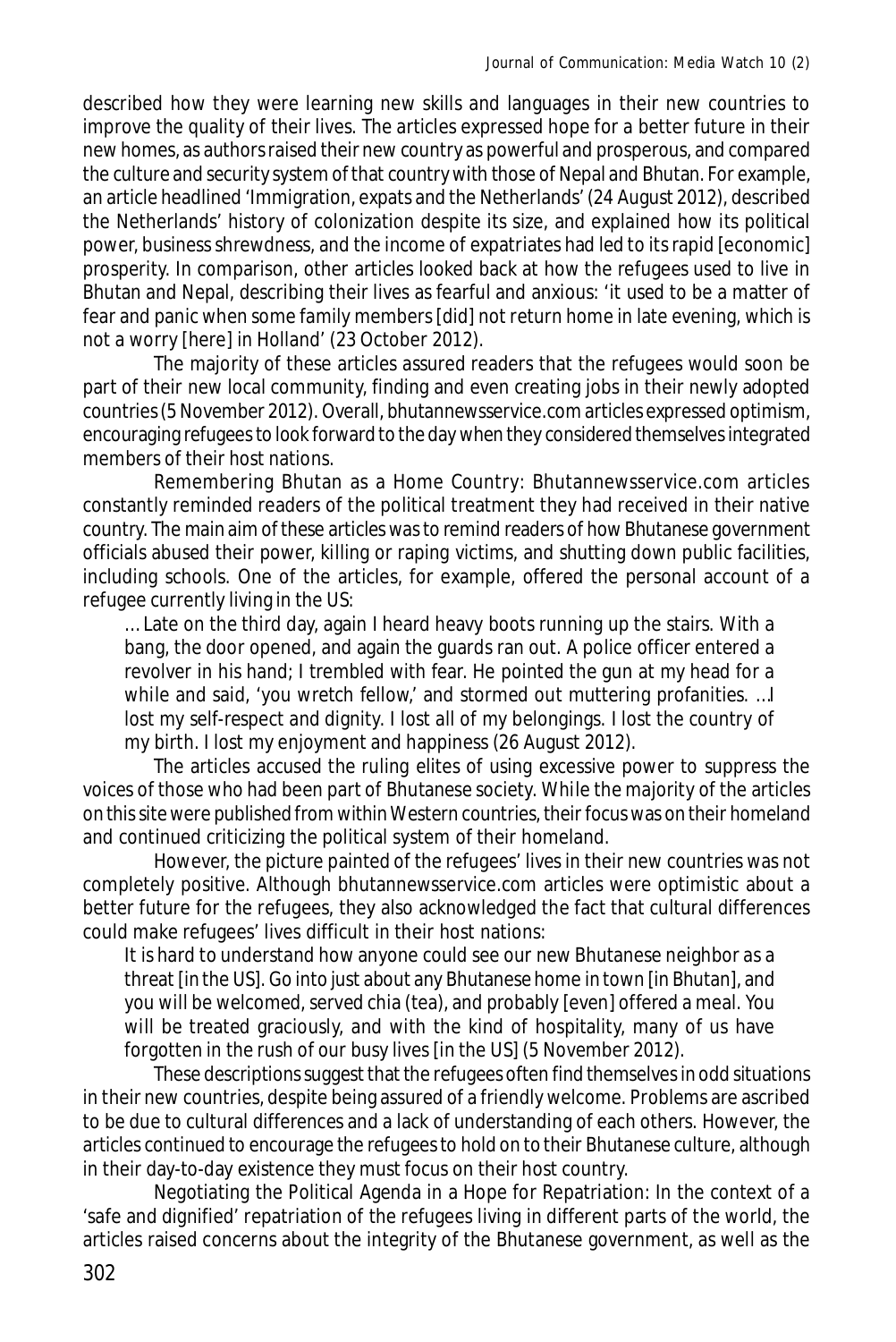#### Rai et al

ability of the Nepal government. They urged that the governments should deal with refugee issues seriously. The articles frequently used terms such as a 'foul game' to refer to repatriation-related activities such as the bilateral talks between the two nations, implying there was little positive news for the refugees even though talks had been taking place. Some articles viewed the chance of a 'safe and dignified' repatriation to be slim and therefore urged that refugees' demands should be realistic, negotiable and flexible line with new political developments (28 August 2012).

Constructions of Bhutan As a Home to All Migrants and the Political System of Bhutan Under the Wangchuck Dynasty

In response to the reclassification of Lhotshampas as 'illegal immigrants,' bhutannewsservice.com articles attempted to legitimize their Bhutanese identity by describing the history of Lhotshampas in Bhutan. The articles explained that Bhutan itself had a short history as a country and that the people of Bhutan were all immigrants. The articles described the Wangchuck regime, which classified the Lotshampa as illegal immigrants, as undemocratic.' Three main techniques were used to construct discourses on Bhutan as a 'country of all migrants' and its political system as 'undemocratic.'

*Representing the Lhotshampas Early Migrants*: The majority of articles on *bhutannewsservice.com* suggested that the Lhotshampa had over four hundred years of history in Bhutan (17 July 2012), which is older than that of the current monarchy itself. The articles focusing on the history of Bhutan suggested that modern Bhutan now occupies land that had been under Karmarupa until 650 A.D. and that the northern Bhutanese, including the current dynasty, are all Tibetan migrants. A few articles even went on to claim that Tibetan monks had encroached on Indian territories, ousting the Indians who ruled what is known as Bhutan today (3 April 2012). As Bhutan is the land of all migrants, the people are living in the south should have the equal rights to those of the north. Thus, articles on *bhutanewsservice.com* perceived Bhutan to be a home to diverse migrants and focused on the history of these migrant people as they constructed the national identity of the Bhutanese people. Overall, the articles are critical of official sources and reconstruct the historical hierarchy of expertise and authority, re-classifying most of the official sources as 'untrue' or 'fabricated' stories.

To contextualize these findings, bhutanewsservice.com can be contrasted to discussions about national identity on two other Bhutanese citizen-journalism sites, this time operated by writers based within Bhutan: *tsheringtobgay.com* and *sangaykhandu.com*. In contrast to the idea that Bhutan is a land of diverse peoples promoted on *bhutanewsservice.com*, the writer of *tsheringtobgay.com* promoted their royal government's 'one nation, one people' policy, which reinforces the idea that Bhutan is made of a single ethnic group. Articles by this writer also attempted to persuade readers to bear their share of social responsibility in the development of the nation. For example, an article published on *tsheringtobgay.com* read:

… Most of us, who live in urban areas, take public property for granted. We want the best. But unlike our farmers, we do not contribute to building them. We do not even contribute to their maintenance. This is not sustainable. If we want to enjoy good roads, good schools, and good parks, we better learn, like Aum Thinley Lham, to contribute. Or we better be willing to pay our city corporation higher taxes (15 March 2012).

While the terms 'we' and 'us' refer to the people of Bhutan, they exclude the Bhutanese refugees partly because the government of Bhutan – which also controls the mainstream media – has reclassified them as outsiders or foreigners, and thus, they are not Bhutanese.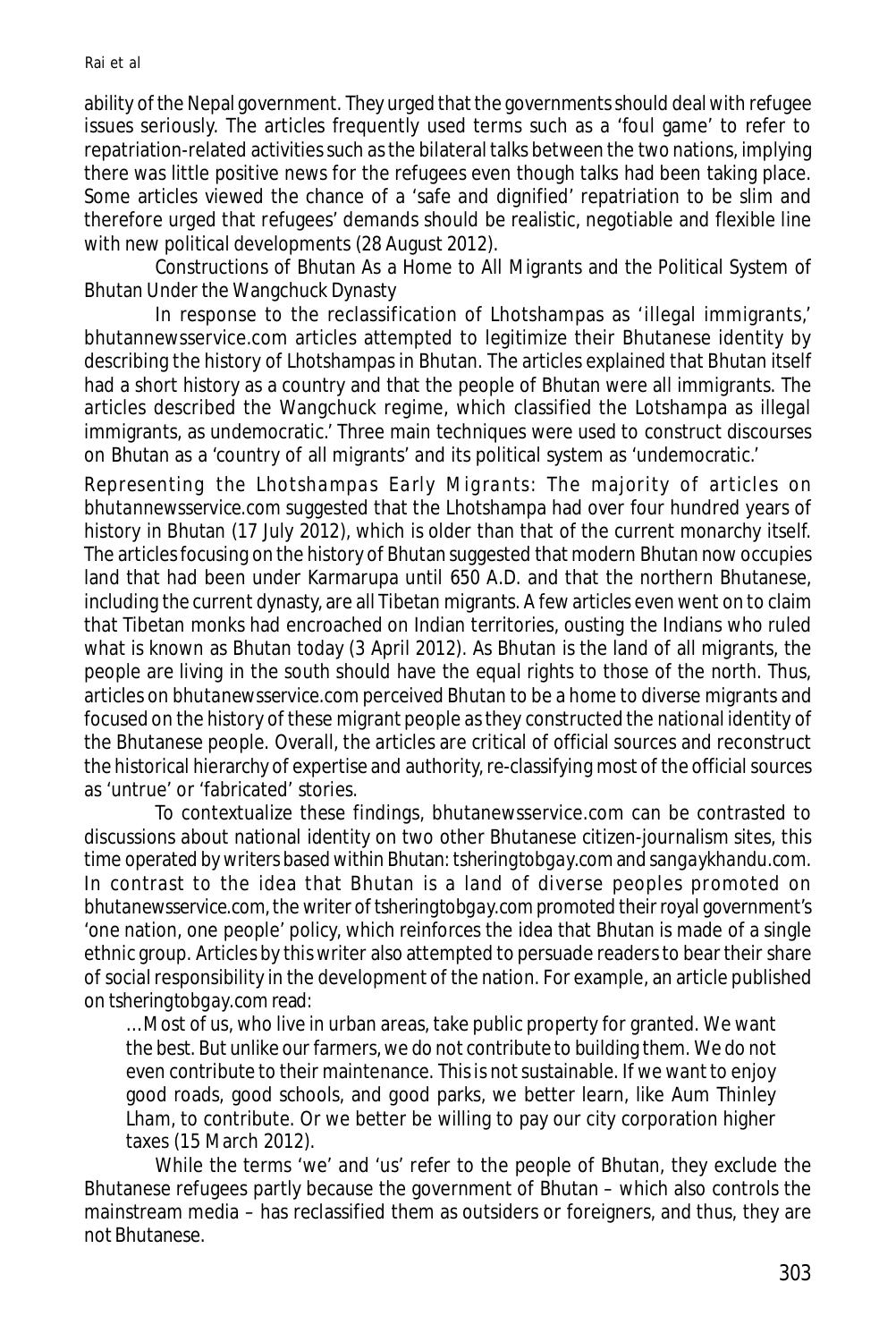On 23 May 2012, a similar news article appeared on *sangaykhandu.com*, which discussed the Bhutanese people and their qualities. The article described the Bhutanese people as law-abiding, hardworking, and some of the happiest citizens in the world. However, it excluded the Bhutanese refugees and their issues in its discussions, suggesting that they are outsiders. These descriptions are an indication that differences occur in citizen journalism news articles while constructing the national identity of the Bhutanese people. In other words, in articles on *bhutanewsservice.com*, the national identity of the Bhutanese people represents a diversity of people who are all ethnic migrants and speak different languages. In contrast, in articles by citizen journalists from within Bhutan, the basic requirement for the construction of the national identity is the 'one nation, one people' policy,' which refers to the same language, religion, and culture.

Representing the Bhutanese government as 'Undemocratic and 'Ruthless': The first duty of a government is to afford protection to its citizens (Heyman, 1991), and the function of the citizen is to keep the government from falling into error (Grosch, 2005). However, when officials and their actions were discussed in the coverage of *bhutannewsservice.com* news, readers were assured that the government was 'corrupt,' 'ruthless' and 'biased against' the Lhotshampa group. The articles also tried to persuade readers that all political decisions that the government makes in the capital Thimphu are in favor of the people in the north. For example, an article on Bhutan's Citizenship Act published on 3 September 2012 explained that no Bhutanese could be registered for citizenship without the evidence of land tax receipts. The provision in the law is that, without the approval of the King, any person occupying a vacant land shall be seen as illegal and punished by the confiscation of the land and imprisonment. These descriptions imply that the King has the power to use his discretion on issues of land ownership. Even if some people owned lands, that alone would not qualify them to obtain citizenship: The King has the final say, and his government sees the Lhotshampas as outsiders. The article described this legal provision as a way of discriminating against Lhotshampas in the south.

*Delegitimizing the Bhutanese Media*: During 2012, the Bhutanese mainstream media published several articles boasting Bhutan to be fortunate to have been little known and isolated for most of its history and thus had the opportunity to reveal itself to the outside world through the concept of Gross National Happiness (GNH).

However, *bhutannewsservice.com* articles countered in such claims, insisting that the Bhutanese media spread 'lies' and fabricate stories. For example, an article entitled Forgotten in the land of GNH' (17 August 2012) described the Bhutanese media 'as the mouthpiece of the government, promoting government voices and slogans, such as 'happiness.' For *bhutannewsservice.com* writers, the Bhutanese media is a source of 'unreliable' information, if not downright falsehoods.

# **Discussion**

Our analysis of articles relating to the national identity of Bhutanese people reveals that the articles employ seven different approaches to construct discourses on the people of Bhutan, their national identity and history and culture. In particular, the articles make two main claims in their discourses — that the Lhotshampas are brave, hardworking, adaptive, and have centuries of history in the country, and that Bhutan is a country of all migrants, describing the ruling elites as Tibetan immigrants.

Particularly important in these articles is the representation of the national identity of refugees living in different parts of the world. A central concern is that the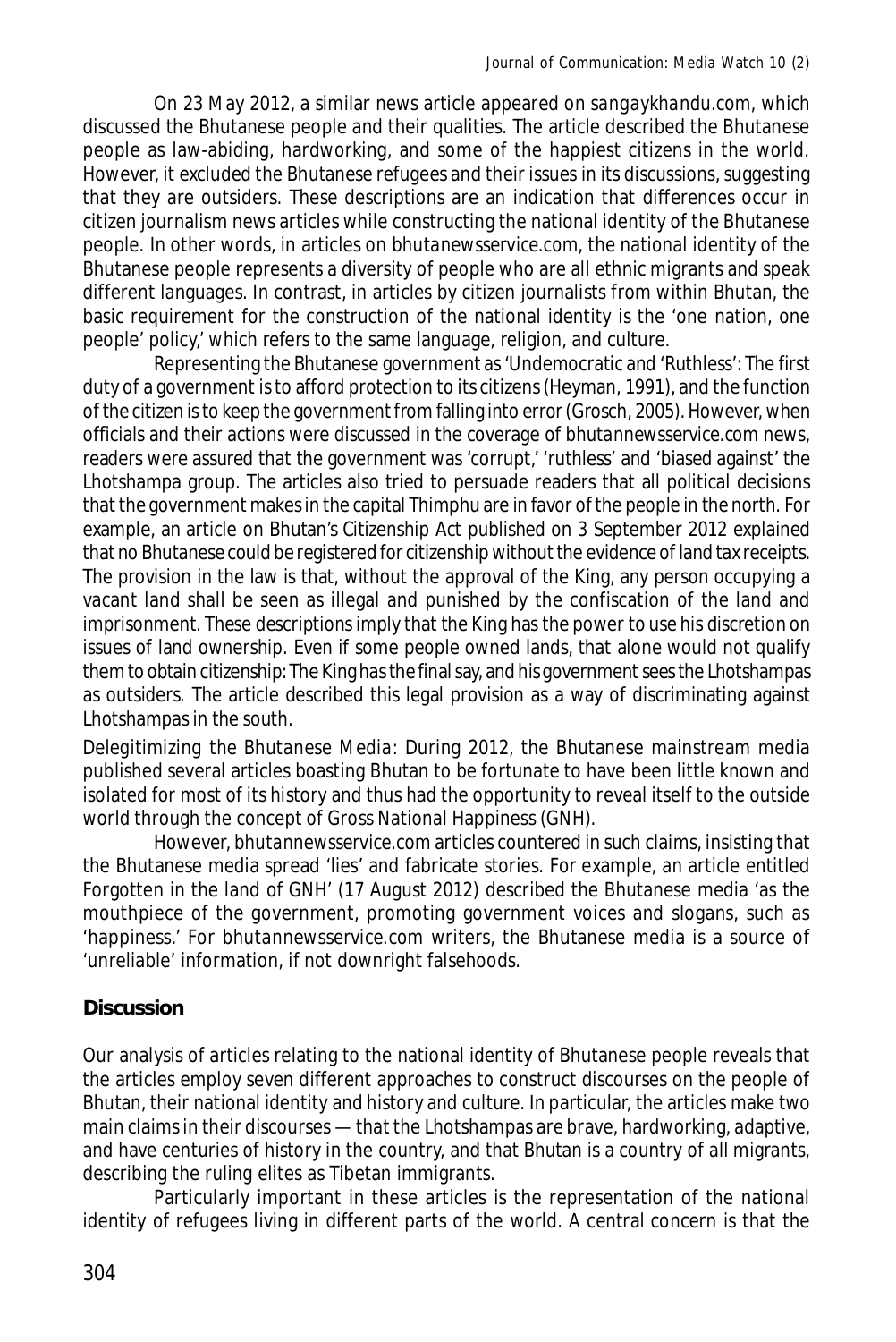government has reclassified some of the Lhotshampas as 'illegal immigrants,' thereby ceasing their citizenship. As the government reclassifies the Lhotshampas as outsiders, the articles re-articulate a contrast between 'us' and 'them,' thereby positioning those living in northern Bhutan as Tibetan immigrants.

The alternative argument is put forward that Bhutan is a country of all immigrants, mainly the Lhotshampas, the Ngalong, and the Sharchop, who arrived in Bhutan during different periods. In particular, the articles try to legitimize the presence of the Lhotshampas in Bhutan by referring to the 1616 diplomatic relationship between Bhutan and Gorkha and thereby the regular movements of the Nepalese craftsmen to Bhutan.

Whilst reconstructing the ideology of national identity, the articles play down the philosophy of Gross National Happiness, which the Bhutanese government promotes as its legitimate voice. Moreover, in contrast to the Bhutanese government and mainstream media, which promotes the notion of social responsibility in the development of the country, the majority of articles published on bhutannewsservice.com promote the concept of nationalism describing Bhutanese cultures and traditions, languages, and religions as distinctive.

#### **Conclusion**

Central to discourses in the coverage of *bhutannewsservice.com* news are the concepts of nation and national identity, perhaps not surprising for a citizen journalism site that aims to serve both a diaspora living throughout the Western world and those left behind in the refugee camps. The articles give the highest priority to the voices and concerns of Bhutanese refugees living in different parts of the world. While the articles are concerned about the issues of refugees, discourses keep shifting from one perspective to another as political changes take place in Bhutan and refugee camps. For example, some articles in 2012 urged a review of the refugees' original demands, as some of the demands, such as the transformation of national politics in Bhutan, had become 'unreasonable' in the changing context. This call for a review of refugee demands may be understood as a result of political changes in Bhutan and in the refugee camps in Nepal as Bhutan adopted a constitutional monarchy in 2008, and more than 100,000 Bhutanese refugees opted to move to the West after the announcement of the third-country settlement programme.

Two categories of citizen journalists emerge in this study. The first category – which is critical of the Bhutanese government and its policies – represents Bhutanese refugees living in different parts of the world. The other category – which promotes the national programmes of the government– represents writers from within Bhutan. This division of representation creates differences in news discourses, particularly when discussing the national identity. Unlike citizen journalists based within Bhutan, who focus on the concept of 'one nation, one people' policy, citizen journalists from the refugee community frequently discuss the history and culture of the Bhutanese to construct their national identity. To assure readers the legitimacy of their arguments, they regularly refer to various sources, quoting and paraphrasing them, and aim to promote their critical views, challenging official sources. While these writers are critical of the establishment, they share the same voices and concerns as those of the establishment when it comes to the ideology of nation and national identity — the fact that their country is Bhutan and therefore they are Bhutanese.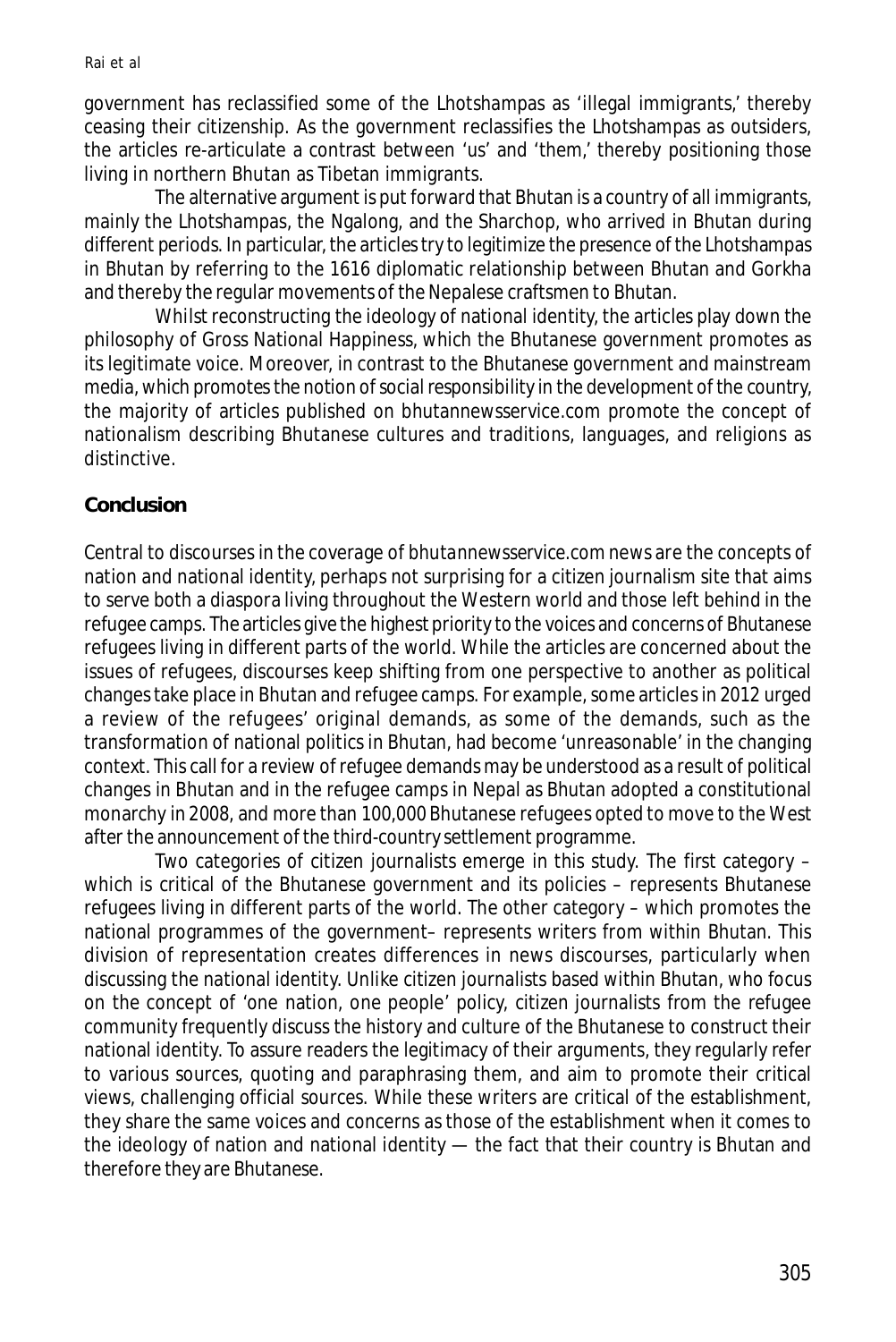#### **References**

- Allan, S., 2009. Histories of citizen journalism. In: S. Allan and E. Thorsen, eds. *Citizen journalism: global perspectives.* New York: Peter Lang. pp. 17-31.
- Atton, C. & Hamilton, J.F., 2008. *Alternative journalism*. London, UK. Sage Publications Ltd.
- Erger, G., 2011. Empowering the youth as citizen journalists: a South African experience. *Journalism,* 12(6), pp. 708-726.
- Bisht, R.C., 2008. India. India. Mittal Publications.
- Bowman, S. & Willis, C., 2003. *We media: how audiences are shaping the future of news and information.*[online]. Atlanta, USA: The Media Center at the American Press Institute. Available from: www.hypergene.net/wemedia/download/ we\_media.pdf [Accessed 6 August 2014].
- Braun, A.A., 2009. Gross national happiness in Bhutan: a living example of an alternative approach to progress. [online]. Pennsylvania, USA: University of Pennsylvania. Available from: http://repository.upenn.edu/cgi/ viewcontent.cgi?article=1003&context=sire [Accessed 17 May 2014].
- CHERI, R., 2014. *Citizen Journalism*. [online]. January 2014. Available from: https:// cherispeak.wordpress.com/2014/06/03/citizen-journalism/ [Accessed 24 March 2014].
- Driem, G.V., 1994. Language policy in Bhutan.[online]. Bern, Switzerland:InstitutfürSprachwissenschaft
- Universität. Available from: http://www.himalayanlanguages.org/files/driem/pdfs/ 1994LanguagePolicy.pdf [Accessed 29 January 2015]
- Evans, R., 2012. Towards a creative synthesis of participant observation and participatory research: Reflection on doing research with and on young Bhutanese refugees in Nepal. Childhood, 20(2), pp. 169-184.
- Gillmor, D., 2006. We the media: grassroots journalism by the people, for the people. United State of America. O'Reilly Media Inc.
- Grosch, E.N., 2005.Correspondence. [online]. Tucson, USA. Available from: http:// www.jpands.org/vol10no2/correspondence.pdf. [Accessed 6 March 2015].
- Hermida, A. and Thurman, N., 2008. A clash of cultures: the integration of user-generated content within professional journalistic framework at British newspapers websites. *Journalism Practice,* 2(3), pp. 343-356.
- Heyman, S.J., 1991. The first duty of government: protection, library and fourteenth amendment. Law Journal, 41(3), pp. 507-571.
- Hisayoshi, M., 2013.Project on the study of harmonious multicultural coexistence in Bhutan. [online]. Tokyo, Japan: Tokyo University. Available from: https://www.toyo.ac.jp/ uploaded/attachment/12826.pdf [Accessed 23 March 2014].
- Hutt, M., 1996.Ethnic nationalism, refugees and Bhutan.Journal of Refugee Studies, 9(4): 397-420.
- Hutt, M., 2005.Unbecoming citizens.India: Oxford University Press.
- Joyce, M., 2007. The citizen journalism web site 'OhmyNews' and the 2002 South Korea presidential election. *Internet and Democracy Case Study Series,* 2007(15), pp. 1-15.
- Ke, S., 2000. The emergence, transformation, and disintegration of alternative radio in Taiwan: from underground radio to community radio. *Journal of Communication Inquiry,* 24(4), pp. 412-429.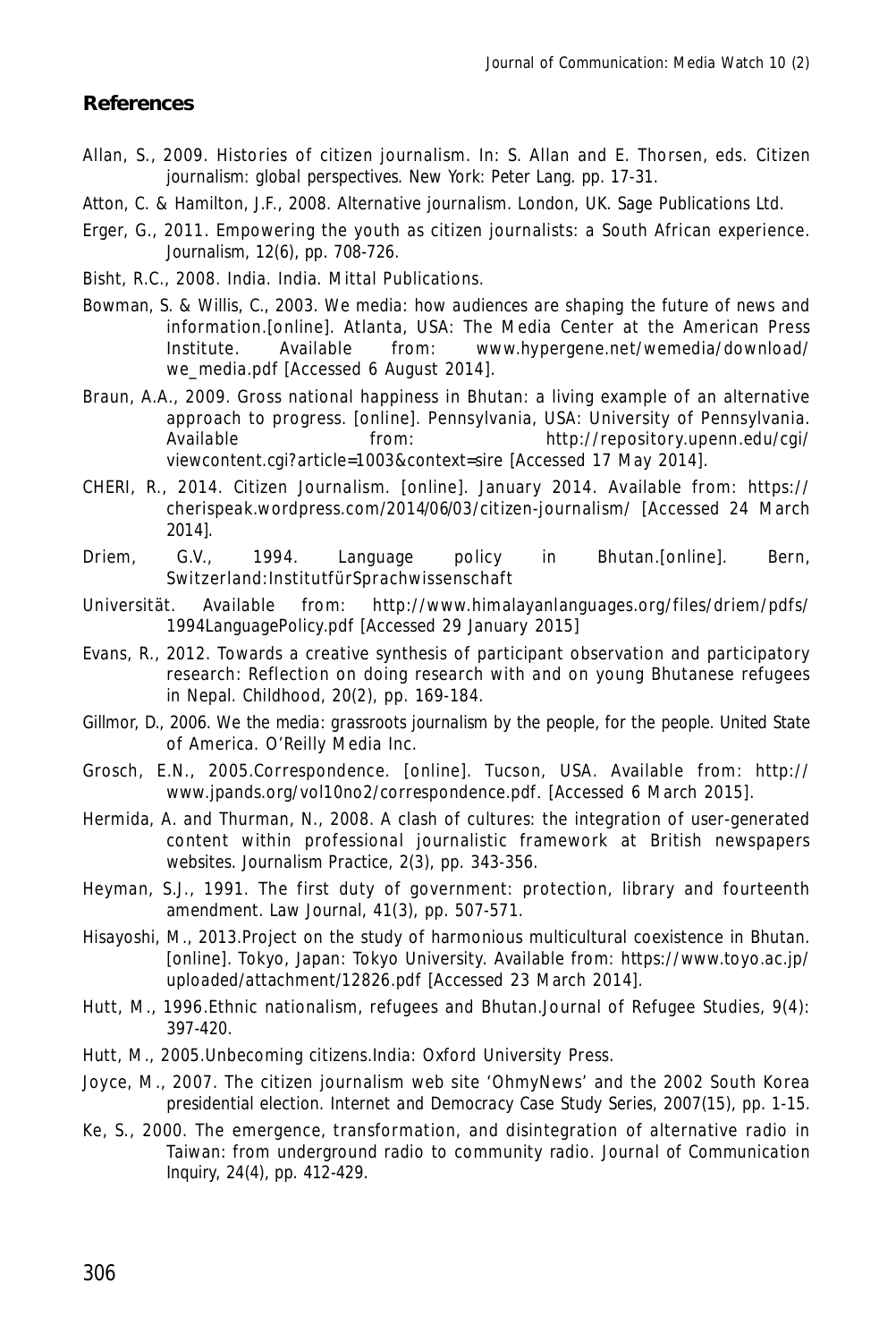- Kelly, J., 2009. *Red kayaks and hidden gold: the rise, challenges and value of citizen journalism*. [online]. London, UK: Reuter Institute for the Study of Journalism. Available from http://reutersinstitute.politics.ox.ac.uk/publication/red-kayaks-and-hiddengold [Accessed 19 November 2014].
- Kenix, D.L.J., 2009. Blogs as alternative. *Journal of Computer-Mediated Communication,* 14(2009), pp. 790–822.
- Kern, T. and NAM, S., 2009. The making of a social movement. *Current Sociology,* 57(5), pp. 637- 660.
- Khiabany, G. and SREBERNY, A., 2009. The Iranian stories: What citizens? What journalism? In: S. ALLAN, and E. Thorsen, eds. *Citizen journalism: global perspectives.* New York: Peer Lang, pp. 121-132.
- Kim, E. and Hamilton, J. W., 2006. Capitulation to capital? OhmyNews as alternative media. *Media, Culture and Society,* 28(4), pp. 541-560.
- Lewes, J., 2000. The underground press in America (1964-1968): Outlining an alternative, the envisioning of an underground. *Journal of Communication Inquiry,* 24(4), pp. 379- 400.
- Mathou, T., 2008.How to reform a traditional Buddhist monarchy: the political achievements of His Majesty JigmeSingyeWangchuck the Fourth King of Bhutan (1972-2006). Bhutan. The Centre for Bhutan Studies.
- Menayang, V. et al., 2002. Indonesia's underground press: the media as social movements. *International Communication Gazette,* 64(2), pp. 141–156.
- Nip, J. Y.M., 2010. Routinisation of Charisma: The Institutionalisation of Public Journalism Online. In: R. Jack, and J. BURTON St. eds. *Public Journalism 2.0: The Promise and Reality of a Citizen Engaged Press*. New York. Routledge, pp.135.
- Pommaret, F., 2000.Recent Bhutanese scholarship in history and anthropology.Journal of Bhutanese Studies, 2(2), pp. 128-150.
- Rai, B., 2013.Bhutan and its agonised people.Nepal.Sumnima Offset Press.
- Religious Freedom in the World Report, 2014. [online]. London, UK: Religious Freedom in the World. Available from: http://religion-freedom-report.org.uk/wp-content/ uploads/country-reports/bhutan.pdf [Accessed 2 March 2015].
- Rimal, S., 2005.The citizen act 1985. [online]. 2005. Available from: http://simon.rimal.free.fr/ Bhutan/index.php?mod=Citizenship [Accessed 22 February 2015].
- Savada, A.M., 1993. Nepal and Bhutan: country studies. Washington DC. US Government Printing Office.
- Schappi, D., 2005.Cultural plurality, national identity, and consensus in Bhutan.[online]. Zürich, Switzerland: University of Zurich. Available from: http://www.cis.ethz.ch/ content/dam/ethz/special-interest/gess/cis/cis-dam/CIS\_DAM\_2015/ WorkingPapers/WP\_2005/2005\_WP06\_Sch%C3%A4ppi.pdf [Assessed 2 March 2015].
- Schoubroeck, F.V., 1999. Learning to fly a fly: developing citrus IPM in Bhutan. [online]. Berlin, Germany: ResearhGate. Available from: http://www.researchgate.net/ publication/46598848\_Learning\_to\_fight\_a\_fly\_developing\_citrus\_IPM\_in\_Bhutan [Accessed 21 December 2014].
- Spring, J., 2007.A new paradigm for global school systems: education for a long and happy life. London. Routledge.
- Steele, J., 2009. Professionalism online: how Malaysiakini challenges authoritarianism. *International Journal of Press/Politics,* 14(1), pp. 91-111.
- Ueda, A. (2003). Culture and modernisation: from the perspective of young people from Bhutan. [online]. Osaka, Japan: Osaka University. Available from: http:// ir.library.osaka-u.ac.jp/dspace/bitstream/1109 [Accessed 2 March 2015].